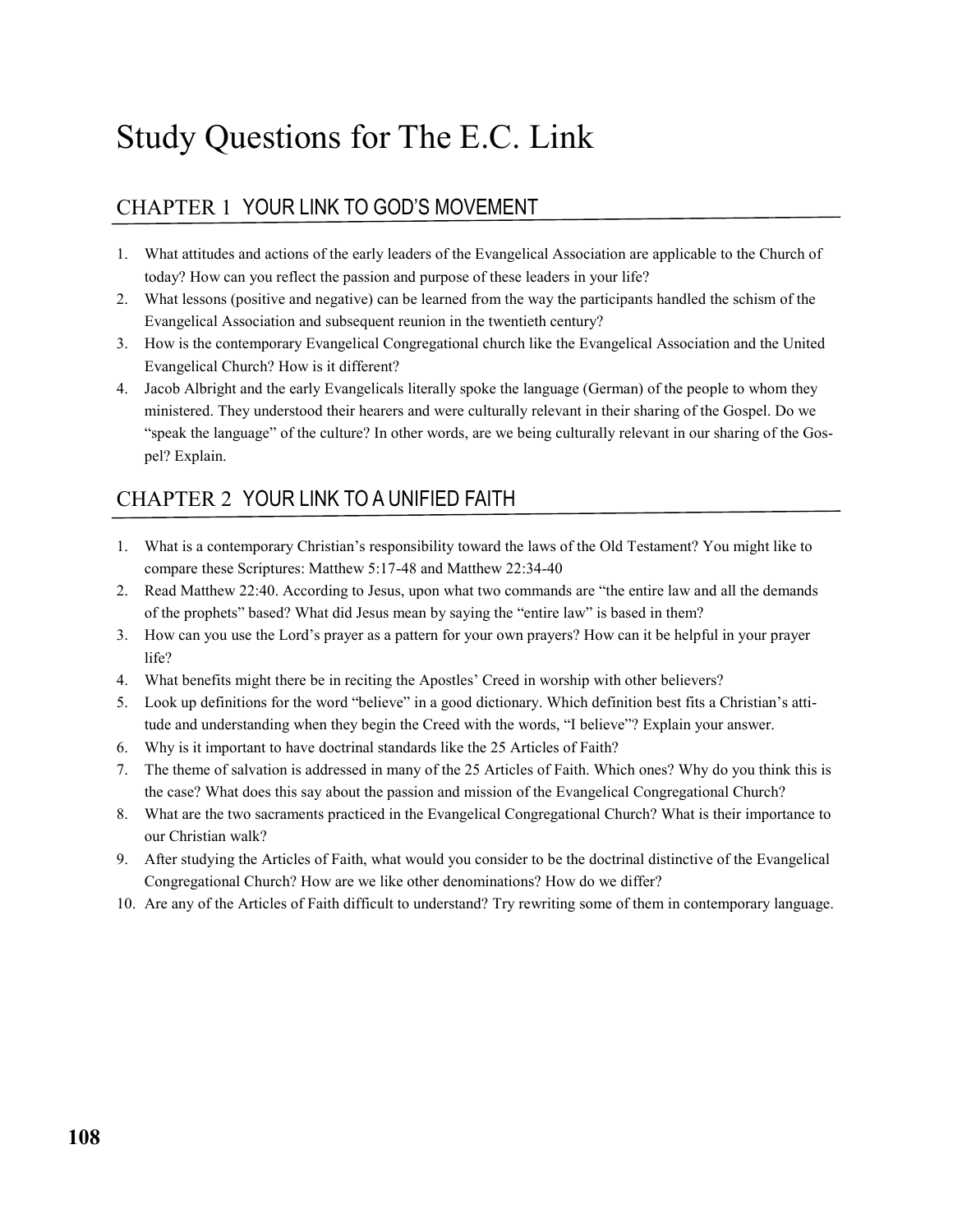## CHAPTER 3 YOUR LINK TO A RICHER EXPERIENCE

- 1. Explain the "pathway to salvation" in your own words. Pray for God to provide an opportunity for you to explain it to someone this coming week.
- 2. Consider the "pathways to freedom" described in this chapter. How are these effective ways to grow in your relationship with God? Choose one "pathway" you have not been using and make it a part of your spiritual formation this week.
- 3. What practical step(s) can you take today to nurture your personal relationship with God through Jesus Christ?
- 4. In what practical ways can you live out your faith in your family and in your local church?

## CHAPTER 4 YOUR LINK TO GOD'S LARGER VISION

- 1. "The purpose of the Evangelical Congregational Church is to know Christ and to make him know." How are you seeking to know Christ? How are you making Him known?
- 2. Is "passion for Christ" one of your core values? How do you express it?
- 3. What are some practical ways to nurture compassion for the lost if we are not terribly "compassionate"? How can we express our concern and compassion for the lost?
- 4. How do you view your role in ministry in your local church? How are you serving God and serving others?
- 5. What does it mean to be "culturally sensitive"? How are you being "culturally sensitive"? How is your local church doing it?
- 6. In what ways are you networking with others in your local church? With other Evangelical Congregational Churches? With churches outside the E.C. family?

## CHAPTER 5 YOUR LINK TO GOD'S EXPANDING MISSION

- 1. It has been said, "The sun never sets on Evangelical Congregational missions." Explain why this is true.
- 2. What does it mean to be a "world Christian"? What steps can you take today toward becoming a world Christian? How can you do it without leaving home?
- 3. A "missional church" shapes its ministry around God's mission of making disciples. How might doing so change typical ideas of what it means "to be" and "to do" church?
- 4. Church planting has been shown to be one of the most effective ways of carrying out effective evangelism. Why do you think this is true? What challenges do established churches have in gospel outreach that "new" ones do not?
- 5. What are the risks of church planting? Why is it worth paying the price to become a church planting church?
- 6. What part can your church play in planting churches? What role are you willing to assume in making the E.C. Church a church planting movement?